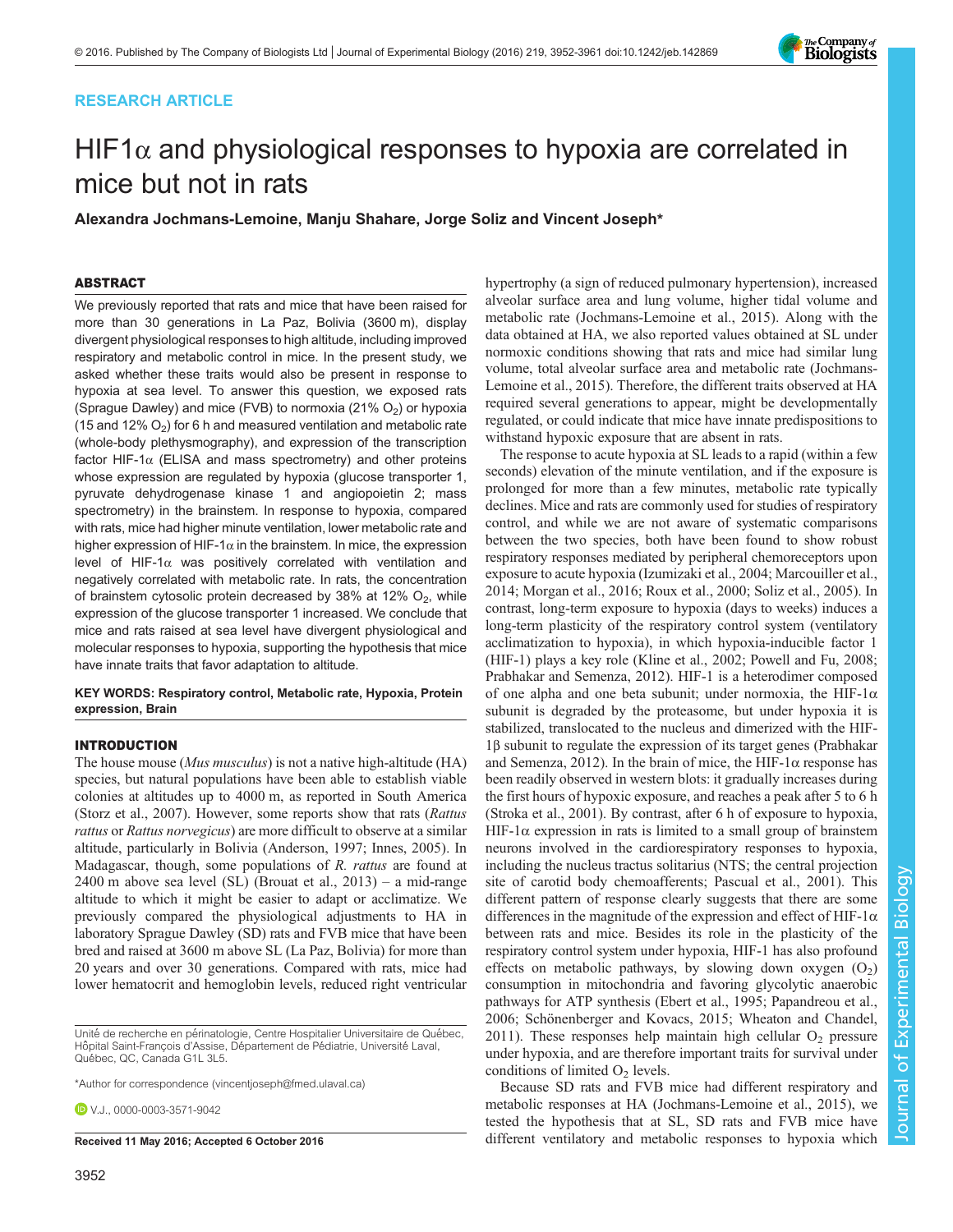|                                     | <b>List of symbols and abbreviations</b> |
|-------------------------------------|------------------------------------------|
| Angpt <sub>2</sub>                  | angiopoietin 2                           |
| $f_{\rm D}$                         | respiratory frequency                    |
| Glut1                               | glucose transporter 1                    |
| <b>HA</b>                           | high altitude                            |
| <b>HIF</b>                          | hypoxia-inducible factor                 |
| <b>MRM</b>                          | multiple reaction monitoring             |
| m <sub>TOR</sub>                    | mammalian target of rapamycin            |
| <b>NTS</b>                          | nucleus tractus solitarius               |
| <b>PDGF</b>                         | platelet-derived growth factor           |
| Pdk1                                | pyruvate dehydrogenase kinase 1          |
| SI.                                 | sea level                                |
| <b>TNF</b>                          | tumor necrosis factor                    |
| $V_{CO2}$                           | carbon dioxide production rate           |
| $V_{CO}/V_{O_2}$                    | respiratory exchange ratio               |
| V⊧                                  | minute ventilation                       |
| $V_{\text{O}_2}$                    | oxygen consumption rate                  |
| $V_{\mathrm{\scriptscriptstyle T}}$ | tidal volume                             |
|                                     |                                          |

could be releated to a different expression of HIF-1 $\alpha$  in the brainstem, the main region harboring respiratory neurons. To answer these questions, the animals were exposed for 6 h to normoxia (21%  $O_2$ ) or two levels of hypoxia (15 and 12%  $O_2$ ). We choose 6 h of exposure to hypoxia because previous studies suggested clear differences between the expression of HIF-1 $\alpha$  in the brain of rats and mice (see above). We recorded ventilation and metabolic rate, and assessed HIF-1 $\alpha$  expression in the brainstem with an ELISA on nuclear protein homogenates. We also used cytosolic protein extracts and mass spectrometry to assess the expression level of proteins involved in the metabolic and angiogenic responses to hypoxia including glucose transporter 1 (Glut1; ensures transport of glucose into cells), pyruvate dehydrogenase kinase 1 (Pdk1; inhibits pyruvate dehydrogenase to limit mitochondrial  $O_2$  consumption) and angiopoietin 2 (Angpt2; involved in vascular remodeling).

# MATERIALS AND METHODS

# Animals and experimental groups

We used 17 adult SD male rats and 21 adult FVB male mice (2– 3 months old) ordered from Charles-River, St Constant, Quebec, Canada. Before the experiments, all the animals were housed for at least 7 days under standard conditions, with access to food and water *ad libitum*, and exposed to a 12 h:12 h light:dark cycle. All protocols have been reviewed and approved by the local committee of animal care and use and are in concordance with the guidelines of the Canadian Council of Animal Care. Adult rats and mice were divided into three groups: a control group was exposed for 6 h to room air conditions (six rats and six mice), and two other groups were exposed for 6 h to hypoxia at 15% (five rats and seven mice) and  $12\%$  O<sub>2</sub> (six rats and eight mice).

## Exposure to hypoxia

On the day of the experiment, the animals were placed in a wholebody plethysmograph chamber for adult mice or rats (Emka Technologies, Paris, France) flushed constantly with fresh room air. The airflow through the chamber was maintained at 200 ml min<sup>-1</sup> for the mice and 1.5 l min<sup>-1</sup> for the rats. The plethysmograph chamber was equilibrated with the desired gas mixture, and the animal was immediately exposed to the desired  $O<sub>2</sub>$  level when entering the chamber. After 6 h, the animals were deeply anesthetized with 2–3% of isoflurane flushed inside the plethysmograph chamber, and mixed with the corresponding normoxia or hypoxia gas mixture. Rectal temperature was measured immediately as the animal fell unconscious, then the animals were killed by decapitation.

The brain was removed from the skull and laid on a pre-chilled surface, and then the brainstem ( pons+medulla oblongata) was separated from the midbrain at the most rostral part of the cerebellum and from the spinal cord a few millimeters below the caudal part of the cerebellum. The cerebellum was removed, and the brainstem was immediately frozen on dry ice and kept at −80°C.

During the exposure to hypoxia or normoxia, the outflowing air was directed towards gas analyzers for measurements of water pressure (RH-300, Sable Systems, Las Vegas, NV, USA), and  $O_2$ and carbon dioxide  $(CO_2)$  percentage (S3A and CD3A analyzers, AEI Technologies; previously calibrated with a certified gas tank), the airflow through the chamber was recorded by a mass flowmeter (TSI series 4140 mass flowmeter; TSI, Shoreview, MN, USA). All signals (from the plethysmograph, gas analyzers and flowmeter) were directed toward a computer for storage and analysis using Spike 2 software (Cambridge Electronic Design, Cambridge, UK). Ventilatory and metabolic variables were obtained towards the end of the sixth hour of exposure by selecting periods of 30–60 s preceded at least by 10 min of stable breathing pattern. During these periods, the animals were in a curled-up or ball position, suggesting they were sleeping [\(van Betteray et al., 1991\)](#page-9-0), despite the effect of hypoxia to reduce sleep time [\(Pappenheimer, 1977](#page-9-0)). Tidal volume  $(V_T)$ , respiratory frequency  $(f_R)$ , minute ventilation ( $\dot{V}_E$ ; reported at body conditions, BTPS),  $O_2$  consumption  $(\dot{V}_{O_2})$  and  $CO_2$ production  $(V_{\text{CO}_2};$  both reported at ambient conditions not saturated in  $H<sub>2</sub>O$ , ATP) were calculated as previously described [\(Marcouiller et al., 2014](#page-9-0)) using standard equations.

#### Mass-corrected data using allometric scaling

As previously described ([Jochmans-Lemoine et al., 2015\)](#page-9-0) we used allometric scaling to compare physiological and morphological variables between mice and rats. Each specific variable A is reported relative to body mass  $(M, \text{ in g})$  to the exponent b  $(A/M<sup>b</sup>)$ , and we used the scaling variables calculated by [Stahl \(1967\),](#page-9-0) which are:  $b=0.8$  for minute ventilation,  $b=1.04$  for tidal volume,  $b=-0.25$  for respiratory frequency and  $b=0.76$  for  $O<sub>2</sub>$  consumption and  $CO<sub>2</sub>$ production. The data corrected for the allometric scaling variables are referred to as 'mass-corrected' ( presented in figures) whereas data normalized to body mass  $(100 g)$  are referred to as 'mass-specific' (cf. [Tables 1](#page-2-0) and [2](#page-2-0)).

## Extraction of the cytosolic and nuclear proteins

We used the nuclear protein extraction kit (item no. 10009277) from Cayman Chemical (Ann Arbor, MI, USA). The brainstem was weighed and put into a pre-chilled vial containing an ice-cold hypotonic buffer  $(3 \text{ ml } g^{-1})$  supplemented with dithiothreitol and Nonidet P-40. The sample was homogenized on ice, and then centrifuged at 300 g for 10 min at  $4^{\circ}$ C to separate the first part of the cytosolic fraction (supernatant). The pellet obtained after centrifugation was gently re-suspended in an additional volume of the hypotonic buffer to complete the lysis, followed by 15 min additional incubation on ice. After incubation, Nonidet P-40 was added to the tubes, which were then centrifuged at  $14,000 \text{ g}$  for 30 s at 4°C to separate the second part of the cytosolic fraction. The pellet was then re-suspended in ice-cold extraction buffer. Each vial was vortexed for 15 s at the highest setting and then shaken gently on ice for 30 min (with a brief vortex spin after 15 min). The sample was then centrifuged at 14,000  $g$  for 10 min at 4 $\degree$ C and the supernatant was collected as the nuclear fraction. The protein concentration in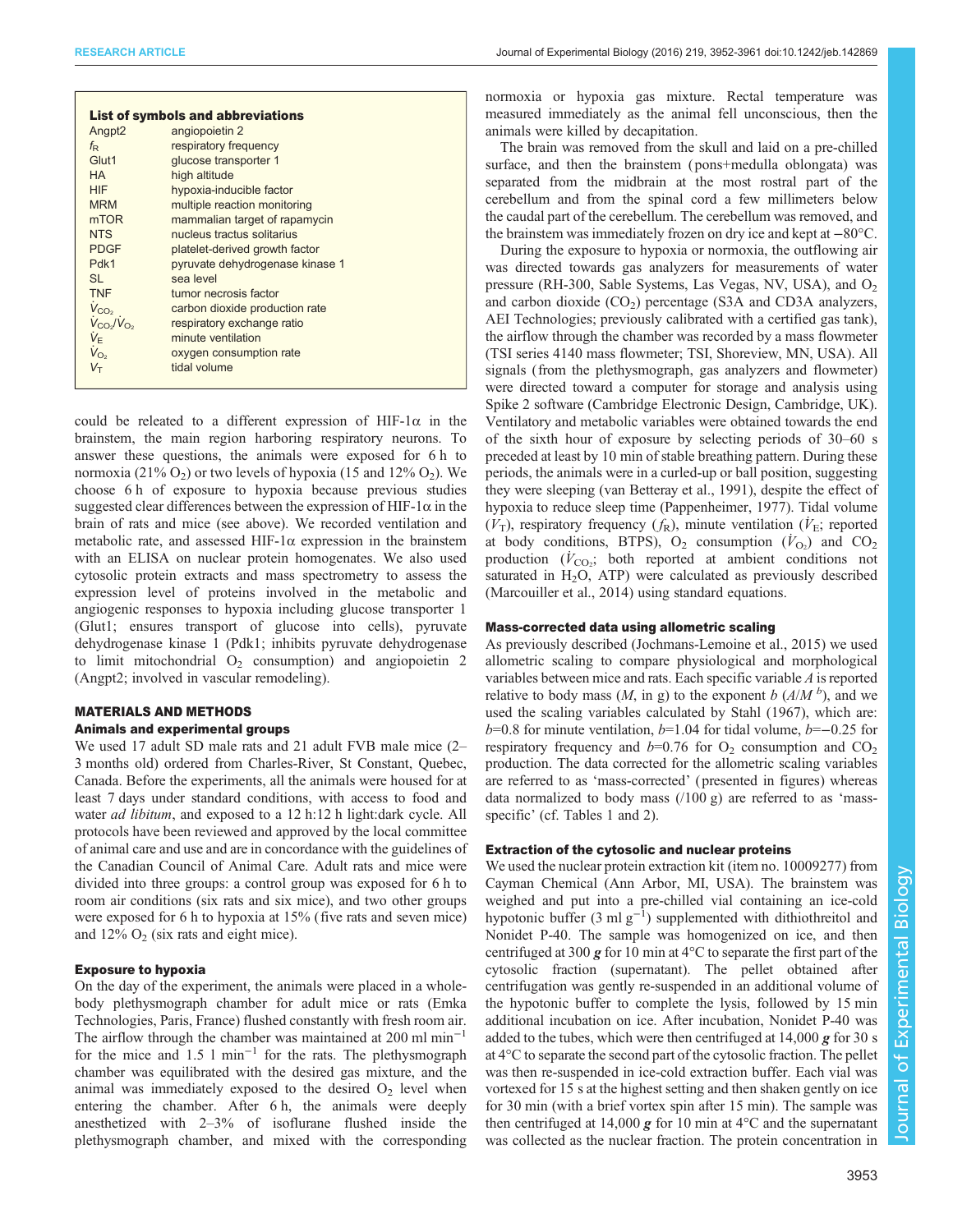<span id="page-2-0"></span>

| Table 1. Comparison between mass-specific ventilatory variables in     |
|------------------------------------------------------------------------|
| normoxia (21% $O_2$ ) and in response to sustained hypoxia (15 and 12% |
| $O2$ ; 6 h each) in adult male rats and mice                           |

|                                                         | $O2$ level $(\%)$ | Rats                  | Mice                      |
|---------------------------------------------------------|-------------------|-----------------------|---------------------------|
| <i>n</i> per group                                      | 21                | 6                     | 6                         |
|                                                         | 15                | 5                     |                           |
|                                                         | 12                | 6                     | 8                         |
| $f_{\rm R}$ (beats min <sup>-1</sup> )                  | 21                | $103 + 3$             | $136 + 9$                 |
|                                                         | 15                | $134\pm6^\circ$       | $217 \pm 6$ $\degree$     |
|                                                         | 12                | 162±6 <sup>0000</sup> | 269±7 <sup>0000</sup>     |
| $V_T$ (ml 100 g <sup>-1</sup> )                         | 21                | $0.48 + 0.05$         | $0.62 \pm 0.03$           |
|                                                         | 15                | $0.43 \pm 0.03$       | $0.61 \pm 0.06$           |
|                                                         | 12                | $0.63 \pm 0.06$       | $0.89 \pm 0.11$ $\degree$ |
| $V_{\rm E}$ (ml min <sup>-1</sup> 100 g <sup>-1</sup> ) | 21                | $49.5 + 4.3$          | $86.2 \pm 8.3$            |
|                                                         | 15                | $57.7 \pm 6.6$        | $131 \pm 14$ °            |
|                                                         | 12                | $101 \pm 9.7$         | $236 \pm 29$ $\degree$    |

 $f_{\rm R}$ , respiratory frequency;  $V_{\rm T}$ , tidal volume;  $V_{\rm E}$ , minute ventilation. Species differences are indicated by gray shading (at least P<0.01). °P<0.05, °°P<0.01 and °°°°P<0.0001: significant difference versus 21% O<sub>2</sub>.

the nuclear and cytosolic fractions was immediately measured with a standard colorimetric assay, then each fraction was aliquoted and stored at −80°C until used for further assays.

The presence of nuclear proteins in the nuclear fraction was verified by western blot using a standard protocol with an antibody for the TATA binding protein TBP (nuclear loading control antibody; Abcam ab51841). TATA binding protein TBP is a general transcription factor that binds to TATA boxes in the promoter region of approximately one-quarter of the genes. Briefly, 30 µg of protein from the brainstem exctracts of mice and rats exposed to  $21\%$  O<sub>2</sub> were denaturated, loaded and separated on a 15% agarose gel. After tranfer to nitrocellulose membrane, incubation with primary and secondary antibodies and revelation, we found a two to three times stronger signal in the nuclear fractions compared with the cytosolic fractions, as expected from the Abcam datasheet.

#### ELISA assay for HIF-1 $\alpha$  in the nuclear protein fraction

We used the HIF-1 $\alpha$  transcription factor assay kit (item no. 10006910, Cayman Chemical) on the nuclear protein fractions. Each well of the ELISA plate is pre-coated with a specific doublestranded DNA (dsDNA) sequence containing the HIF-1 $\alpha$  response element (5′-ACGTG-3′, coated by the manufacturer). A known

Table 2. Comparison between mass-specific metabolic variables in normoxia (21%  $O_2$ ) and in response to sustained hypoxia (15 and 12% O2; 6 h each) in adult male rats and mice

|                                                               | $O2$ level $(\%)$     | Rats            | Mice            |
|---------------------------------------------------------------|-----------------------|-----------------|-----------------|
| $V_{\Omega_2}$ (ml min <sup>-1</sup> 100 g <sup>-1</sup> )    | 21                    | $3.38 + 0.07$   | $7.03 \pm 0.58$ |
|                                                               | 15                    | $1.90 \pm 0.30$ | $3.86 \pm 0.61$ |
|                                                               | 12                    | $1.93 \pm 0.08$ | $2.56 \pm 0.15$ |
| $V_{\text{CO}_2}$ (ml min <sup>-1</sup> 100 g <sup>-1</sup> ) | 21                    | $1.76 \pm 0.09$ | $3.31 \pm 0.25$ |
|                                                               | 15                    | $1.49 \pm 0.06$ | $2.81 \pm 0.39$ |
|                                                               | 12                    | $1.33 \pm 0.08$ | $1.49 \pm 0.09$ |
| $V_{CO_2}/V_{O_2}$                                            | 21                    | $0.52 \pm 0.02$ | $0.50 \pm 0.04$ |
|                                                               | 15                    | $0.89 \pm 0.18$ | $0.54 \pm 0.09$ |
|                                                               | 12                    | $0.69 + 0.04$   | $0.56 \pm 0.02$ |
| Rectal temperature (°C)                                       | $21\%$ O <sub>2</sub> | $36.8 \pm 0.2$  | $35.4 \pm 0.3$  |
|                                                               | $15\%$ O <sub>2</sub> | $36.3 \pm 0.3$  | $35.6 \pm 0.3$  |
|                                                               | $12\%$ O <sub>2</sub> | $35.6 \pm 0.3$  | $34.6 \pm 0.1$  |

 $\dot{V}_{\text{O}_2}$ , oxygen consumption rate;  $\dot{V}_{\text{CO}_2}$ , carbon dioxide production rate;  $\dot{V}_{\text{CO}_2}/\dot{V}_{\text{O}_2}$ , respiratory exchange ratio. Species differences are indicated by gray shading (at least P<0.01). °P<0.05, °°P<0.01, °°°P<0.001 and °°°°P<0.0001: significant difference versus  $21\%$  O<sub>2</sub>.

volume of complete assay buffer, a competitor to the dsDNA, positive control and nuclear fraction of each sample were added in the appropriate wells. The ELISA plate was incubated at 4°C overnight. After incubation, all the wells were washed five times and the HIF-1 $\alpha$  antibody was added to each well (except two blanks) followed by 1 h incubation at room temperature. After incubation, the wells were washed properly and the secondary antibody was added, followed by incubation for 1 h at room temperature, the wells were washed again, and the developing solution was added, followed by incubation for 30 min. The stop solution was added in each well and the absorbance was measured at 450 nm. The optical density was corrected by the concentration of protein into each well, and normalized for normoxic values.

## Mass spectrometry assays

Our colleagues from the proteomic platform of the Centre Hospitalier Universitaire de Quebec have performed all mass spectrometry analyses. By incorporating stable isotope labeled peptides to the samples, multiple reaction monitoring (MRM) mode was used to detect and quantify the expression of HIF-1 $\alpha$  (that gave results only in rats), Glut1 (rats and mice), PDK1 (rats and mice) and Angpt2 (only in mice) in normoxia and in response to 6 h of hypoxic exposure at  $12\%$  O<sub>2</sub> in nuclear or cytosolic fractions. We initially tried several other proteins (including HIF-2α, Epo, VEGF and HIF-1 $\alpha$  in mice to be used as a control for the ELISA, and Angpt 2 in rats), and preliminary experiments were encouraging, but unfortunately, specific mass spectrometry signals were not detectable in the final analysis. Mass spectrometry in the MRM mode is now considered as a reliable tool to assess protein levels in biological samples, and it is not necessary to validate the results with conventional tools such as western blots [\(Aebersold et al.,](#page-8-0) [2013\)](#page-8-0).

#### Peptide selection and synthesis

To select tryptic peptides that are the most suitable for sensitive and selective protein detection, target proteins were separately digested in silico using the open source Skyline v2.5 program (MacCoss Lab, Seattle, WA, USA) to create a list of potential tryptic peptides with length ranging from 5 to 25 aa. Non-unique peptides were eliminated. Theoretical MRM transitions were generated by including y-ions from  $+2$  and  $+3$  charge state precursor with mass above 300 Da and below 1500 Da. A pool of samples was constituted and analyzed by MRM to monitor the list of transitions generated by the Skyline software. Two peptides per protein were selected based on peak shape and intensity. However, for some proteins, according to those criteria, only one peptide could be selected.

The corresponding crude peptides containing labeled  $[^{13}C_6, ^{15}N_2]Lys$  and  $[^{13}C_6, ^{15}N_4]Arg$  were synthesized (Pierce Protein Biotechnology, ThermoFisher Scientific). They were diluted in 0.1% formic acid and mixed with variable concentrations ranging from 25 fmol  $\mu$ l<sup>-1</sup> to 5 pmol  $\mu$ l<sup>-1</sup>. The concentration was adjusted in order to generate signal equivalent to the endogenous signal.

## In-solution digestion of proteins extracts

A volume equivalent to 50 µg of proteins per sample was centrifuged using an Amicon Ultra Spin column, 3 kDa (EMD Millipore), with three successive washes using  $50 \text{ mmol } 1^{-1}$ ammonium bicarbonate to remove salts and detergents. Samples were dried in a Speedvac, and then diluted in denaturation buffer (ammonium bicarbonate: 50 mmol l−<sup>1</sup> , pH 8; sodium deoxycholate: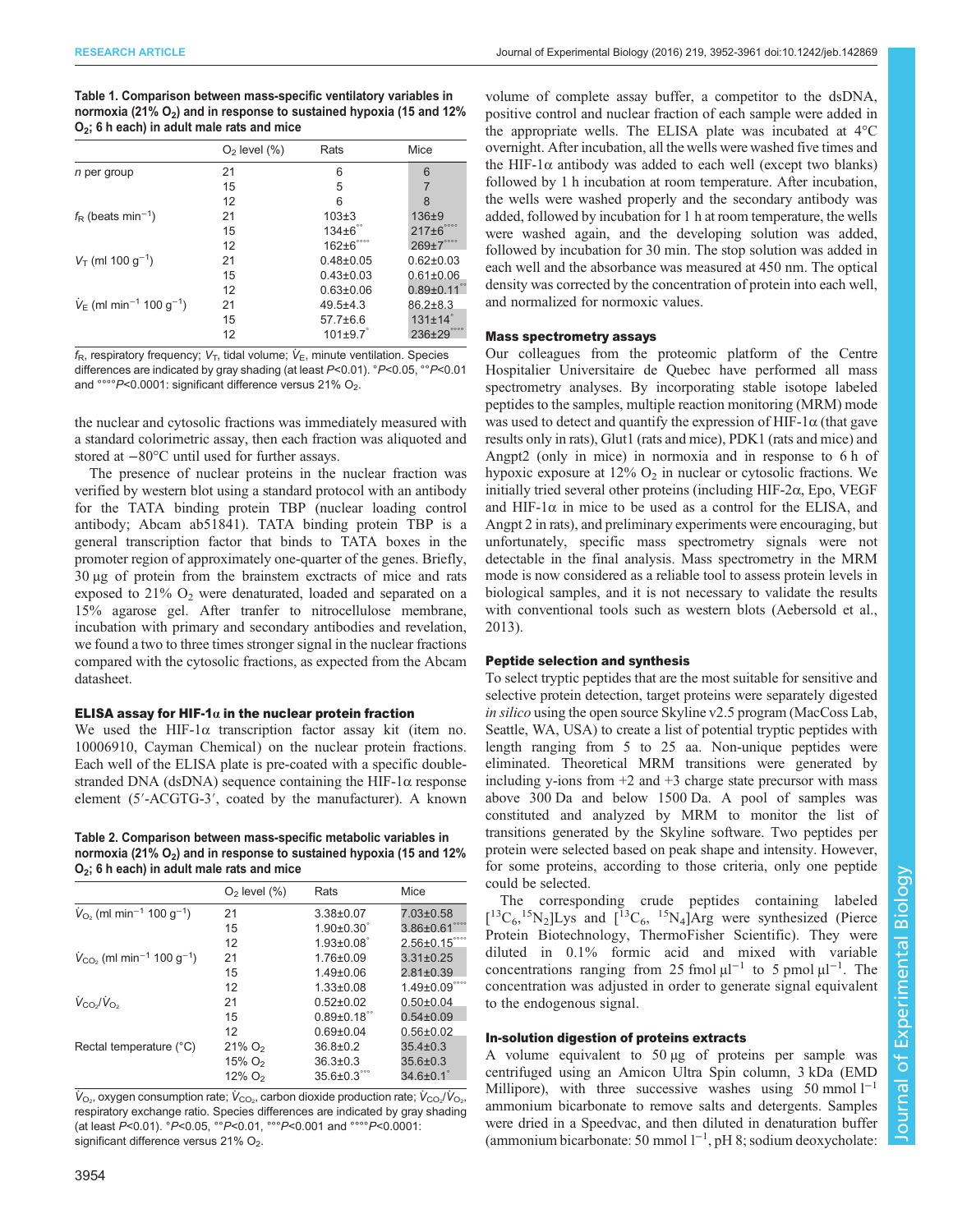<span id="page-3-0"></span>1%; 30 µl final volume), heated to 95°C for 5 min. Disulfide bonds were reduced with 1 µg dithiothreitol (30 min at 37°C) and alkylated with 5 µg iodoacetamide (30 min at 37<sup>o</sup>C in the dark). Finally, protein digestion was performed with trypsin (1 µg, Sequencing Grade Modified Trypsin, Promega) at 37°C overnight. Digestion was stopped and sodium deoxycholate was removed by acidification (350 µl 5% formic acid). Mixtures were left for 10 min at room temperature and centrifuged at  $16,000 \, \text{g}$  for 5 min. The supernatant was desalted on a Hydrophilic-Lipophilic-Balance column (Waters). Digested peptides were eluted with a solution of 70% acetonitrile (ACN)/0.1% formic acid and dried in a SpeedVac.

#### MRM-MS analysis

Dried digested samples were reconstituted with the diluted standard solution. Four micrograms of digested proteins in  $10 \mu l$  were analyzed on a 6500QTRAP™ hybrid triple quadrupole/linear ion trap mass spectrometer equipped with a nanoLC 400 cHiPLCnanoflex controlled by Analyst 1.6™ (Sciex, Concord, ON, Canada) and with a nanospray ionization source. Mass spectrometry analyses were conducted in positive ion mode with an ionspray voltage of 2500 V. Peptides were desalted on a 200  $\mu$ m×6 mm chip trap column packed with ChromXP C18, 3  $\mu$ m (Eksigent), at 2 µl min−<sup>1</sup> of solvent A (formic acid, 0.1%). The peptides were then eluted at a flow rate of  $1 \mu I$  min<sup>-1</sup> on a  $200 \mu m \times 15$  cm chip column packed with ChromXP C18, 3  $\mu$ m (Eksigent), on a 30 min linear gradient from 5 to 40% of solvent B (ACN with formic acid, 0.1%) and a 10 min linear gradient from 40 to 95% of solvent B. The nebulizer gas was set at 20 (Gas 1), curtain gas at 35 and heater at 100°C. The MRM analysis was conducted in schedule mode with MRM detection windows of 240 s.

MRM-MS analyses were performed using the three most intense transitions for each of the target peptides. The two MRM transitions that gave the highest area counts were subsequently used for the quantitation, with the other transition used as qualifier transition to confirm peptide retention times and the fragment ion ratios. The quantification was done with MultiQuant 2.1 (Sciex) and was based on the relative areas of the synthetic internal standards and endogenous peptides. A blank solvent injection was run between biological samples to prevent sample carryover and the samples were injected in random order. Samples were analyzed in duplicate. Samples containing 5 fmol of digested BSA were injected periodically in order to confirm the stability of the system. For each protein, the relative peak areas were all normalized to the mean normoxic values and expressed in arbitrary units (a.u.) as a ratio of expression ( peak value/mean peak value in normoxia).

#### Statistical analysis

We used GraphPad Prism 6.0c for all analyses. For the variables measured at different levels of  $O_2$  percentage, we first performed two-way ANOVAs with species and  $O_2$  percentage (hypoxia) as grouping variables. When significant effects of species or hypoxia, or a significant interaction between species and hypoxia, appeared, a post hoc analysis was performed (Fisher's LSD) to assess species differences at different  $O_2$  levels, or the effects of  $O_2$  level in each species. Correlations were computed using standard equations for linear regressions in Prism. The effects of hypoxia for the level of protein expression assessed by mass spectrometry were tested with unpaired t-tests.

All values are reported as means±s.e.m., and the significant P-value was set at 0.05. P-values are reported in the figures with the



Fig. 1. Mass-corrected ventilatory and metabolic variables in normoxia (21% O<sub>2</sub>) and sustained hypoxia (15 and 12% O<sub>2</sub> for 6 h) in rats and mice. Respiratory frequency (*f*<sub>R</sub>; breaths min<sup>−1</sup> g<sup>−0.25</sup>), tidal volume (V<sub>T</sub>; ml g<sup>−1.04</sup>), minute ventilation (V<sub>E;</sub> ml min<sup>−1</sup> g<sup>−0.8</sup>), O<sub>2</sub> consumption (V<sub>O2</sub>; ml min<sup>−1</sup> g<sup>−0.76</sup>), CO<sub>2</sub> production rate (V<sub>CO2</sub>; ml min<sup>−1</sup> g<sup>−0.76</sup>), and ventilatory exchange ratio for O<sub>2</sub> (V<sub>E</sub>/V<sub>C2</sub>) and CO<sub>2</sub> (V<sub>E</sub>/V<sub>CO2</sub>) in rats and mice. Data are means+s.e.m. (\*P<0.05, \*\*P<0.01, \*\*\*P<0.001 and \*\*\*\*P<0.0001 for mice versus rats; °P<0.05, °°P<0.01 and °°°P<0.0001 for 15% versus 21% O<sub>2</sub> or 12% versus 15% O<sub>2</sub>).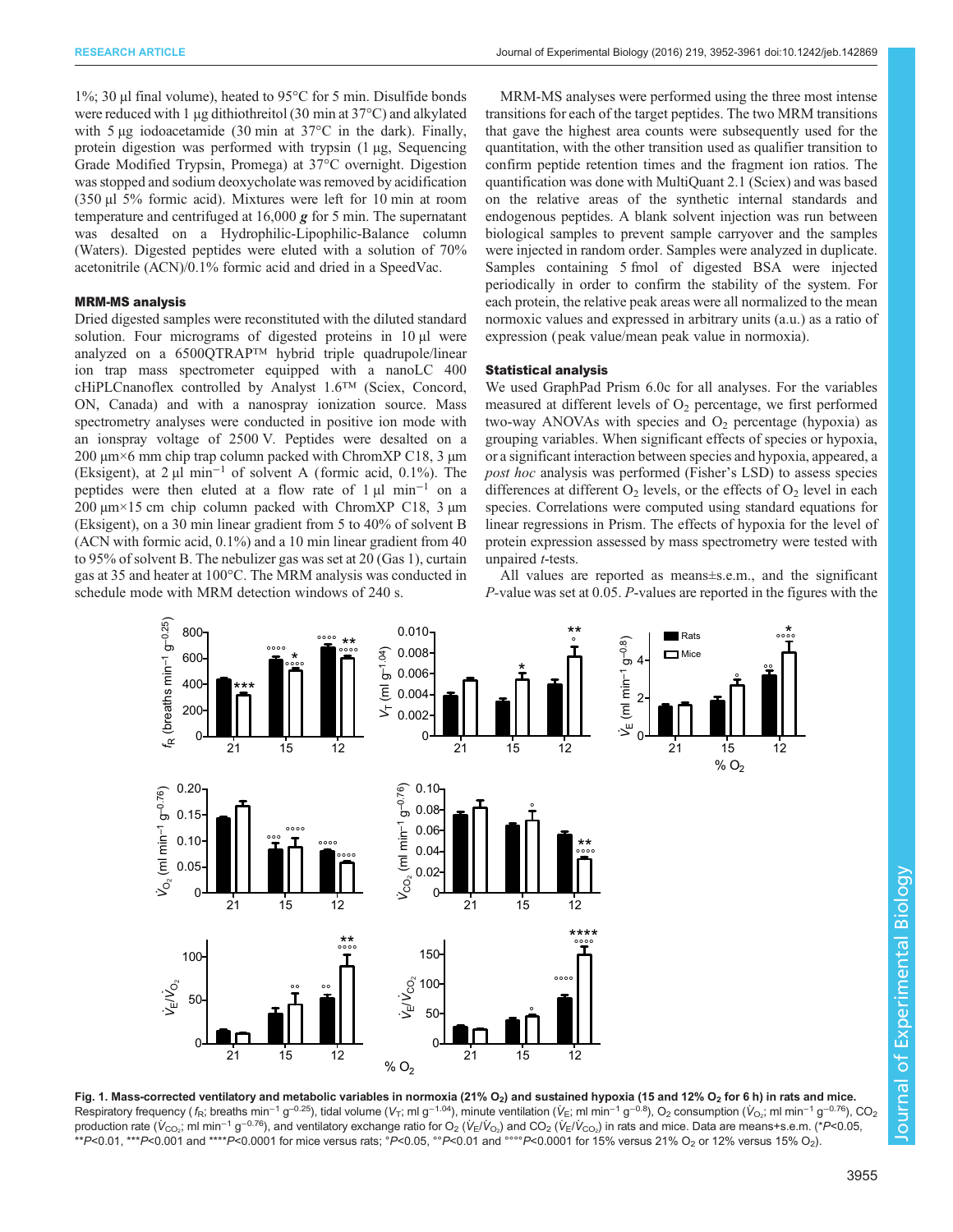<span id="page-4-0"></span>following general pattern: \* $P \le 0.05$ , \*\* $P \le 0.01$ , \*\*\* $P \le 0.001$  and \*\*\*\* $P<0.0001$ .

#### RESULTS

## Mice have higher respiratory response to sustained hypoxia than rats

All mass-specific values are presented in [Table 1](#page-2-0) for respiratory and metabolic parameters.  $f_R$  (breaths min<sup>-1</sup>) was higher in mice than in rats, and increased more under hypoxic exposure in mice compared with rats (species×hypoxia,  $P<0.0001$ ). Compared with the values in normoxia, under 12%  $O_2$ ,  $f_R$  had increased by 100±16% in mice and by 59 $\pm$ 10% in rats. Similarly,  $\dot{V}_{\rm E}$  increased by 209 $\pm$ 37% in mice and by  $111\pm22\%$  in rats, with a significant interaction between hypoxia and species (P=0.016).  $V_T$  increased by 52 $\pm$ 21% in mice and by  $35\pm16\%$  in rats, and while there was no significant species×hypoxia interaction  $(P=0.6)$ , there was a significant effect of species ( $P=0.002$ ), and the *post hoc* ANOVA showed a higher  $V<sub>T</sub>$ in mice versus rats at  $12\%$  O<sub>2</sub>.

Mass-corrected values are presented in [Fig. 1](#page-3-0). When massspecific corrections were applied, there was no significant species×hypoxia interaction for  $f_{\rm R}$  (P=0.5),  $V_{\rm T}$  (P=0.7) or  $\dot{V}_{\rm E}$  $(P=0.2)$ . However, there were significant effects of species for these variables ( $P<0.0001$ ,  $P=0.0002$  and  $P=0.016$ , respectively). The post hoc analysis showed that hypoxic exposure significantly increased  $V_T$  in mice, but not in rats, and at 15% and 12%  $O_2$ , mice had a higher mass-corrected  $V<sub>T</sub>$  than rats. Mass-corrected  $\dot{V}<sub>E</sub>$ increased in rats and mice in response to hypoxia, but masscorrected  $\dot{V}_{\rm E}$  was higher at 15% compared with normoxia only in mice, and at 12%  $O_2$  mice had higher mass-corrected  $\dot{V}_E$  than rats.

#### Mice have a larger reduction of metabolic rate than rats, leading to higher  $\dot{V}_{E}/\dot{V}_{O_2}$  and  $\dot{V}_{E}/\dot{V}_{CO_2}$  in hypoxia

Mass-specific values for  $\dot{V}_{\text{O}_2}$  and  $\dot{V}_{\text{CO}_2}$  (ml min<sup>-1</sup> 100 g<sup>-1</sup>) were higher in mice than in rats (species, both  $P<0.0001$ ; [Table 2\)](#page-2-0). For both values, there were significant species×hypoxia interactions  $(P=0.002$  for  $\dot{V}_{\text{O}_2}$ ;  $P=0.007$  for  $\dot{V}_{\text{CO}_2}$ ), and the *post hoc* analysis showed higher  $\hat{V}_{\text{O}_2}$  and  $\hat{V}_{\text{CO}_2}$  in mice under normoxia and at 15% O<sub>2</sub>, but not at 12%  $O_2$ . Mice had a stronger decrease of  $\dot{V}_{O_2}$  and  $V_{\text{CO}_2}$  compared with rats:  $V_{\text{O}_2}$  declined by 61±5% in mice at 12% O<sub>2</sub> compared with normoxia, and by  $43\pm2\%$  in rats, and  $\dot{V}_{\text{CO}_2}$  declined by 52±5% in mice and by 24±5% in rats. The respiratory exchange ratio ( $\dot{V}_{\rm CO_2}/\dot{V}_{\rm O_2}$ ) in normoxia was similar in rats and mice, but at 15%  $O<sub>2</sub>$  it was higher in rats compared with mice.

Mass-corrected values are presented in [Fig. 1.](#page-3-0) There was no significant effect of species for mass-corrected  $\dot{V}_{\text{O}_2}$  and  $\dot{V}_{\text{CO}_2}$  but there was a significant effect of hypoxia for both values  $(P< 0.0001)$  and for mass-corrected  $\dot{V}_{\text{CO}_2}$  a significant interaction between hypoxia and species  $(P=0.01)$ . The *post hoc* analysis showed that mass-corrected  $\bar{V}_{\text{O}_2}$  decreased in rats and mice at 15%  $\text{O}_2$  compared with normoxia, and decreased further at  $12\%$  O<sub>2</sub> compared with  $15\%$  O<sub>2</sub> only in mice. At 12%  $O_2$ , mass-corrected  $\dot{V}_{\text{CO}_2}$  was lower in mice compared with rats [\(Fig. 1\)](#page-3-0). Ventilatory exchange ratio for  $O_2$  ( $\dot{V}_{E}/\dot{V}_{O_2}$ ) and  $CO_2$  $(\dot{V}_{\rm E}/\dot{V}_{\rm CO_2};$  both calculated using mass-specific values, corrected to 100 g) were consequently higher in mice compared with rats at  $12\%$  O<sub>2</sub>.

Finally, rectal temperature measured at the end of the exposure was lower in mice than in rats (species,  $P<0.0001$ ), and decreased in hypoxia  $(P=0.0004)$  without significant interaction between species and hypoxia  $(P=0.46;$  [Table 2](#page-2-0)).

To further emphasize the relationship between ventilation and metabolism in response to sustained hypoxia in rats and mice, we plotted the mass-specific  $\dot{V}_{\rm E}$  against  $\dot{V}_{\rm O_2}$  (Fig. 2, left) or  $\dot{V}_{\rm CO_2}$  (Fig. 2, right). Below  $15\%$  O<sub>2</sub>, rats are no longer able to decrease their



Fig. 2. Correlation between  $\dot{\boldsymbol{V}}_{\mathsf{E}}$  and  $\dot{\boldsymbol{V}}_{\mathsf{O}_2}$  and  $\dot{\boldsymbol{V}}_{\mathsf{CO}_2}$  showing the effect of hypoxia in rats and mice. The dashed, dot-dashed and dotted lines represent the values of  $\dot{V}_{E}/\dot{V}_{\rm O_2}$  or  $\dot{V}_{E}/\dot{V}_{\rm CO_2}$  reported for mice and rats at levels of 21%, 15% and 12%  $O_2$ , respectively, from bottom to top.

metabolic rate and only slightly increase their ventilation, whereas mice decrease their metabolic rate between 15 and  $12\%$  O<sub>2</sub> exposure and further increase their ventilation.

## HIF-1 $\alpha$  protein level in the brainstem increased in response to hypoxia in mice but not in rats, and is correlated with the ventilatory response

Western blot controls for nuclear protein are presented in Fig. 3A,B. We used an antibody for the TATA binding protein TBP (see



Fig. 3. Control of nuclear extraction with the TATA binding protein TBP, and expression level of HIF-1 $\alpha$  in the brainstem in normoxia (21% O<sub>2</sub>) and sustained hypoxia (15 and 12%  $O_2$  for 6 h). (A) Representative immublots of rats and mice from the normoxic group with 30 µg of protein from the nuclear or cytosolic fraction loaded into each well. MW, molecular weight. (B) Cytosolic expression level normalized to nuclear expression level. \*P<0.05 for the nuclear versus cysotoslic fraction (ANOVA). (C) Relative expression of HIF-1α normalized to the expression in normoxia. \*\*P<0.01 and \*\*\*\*P<0.0001 for mice versus rats;  $^{\circ}P$ <0.01 and  $^{\circ}$  $^{\circ}P$ <0.0001 for 15% versus baseline (21% O<sub>2</sub>) or 12% versus 15%  $O_2$ . All values in B and C are means+s.e.m.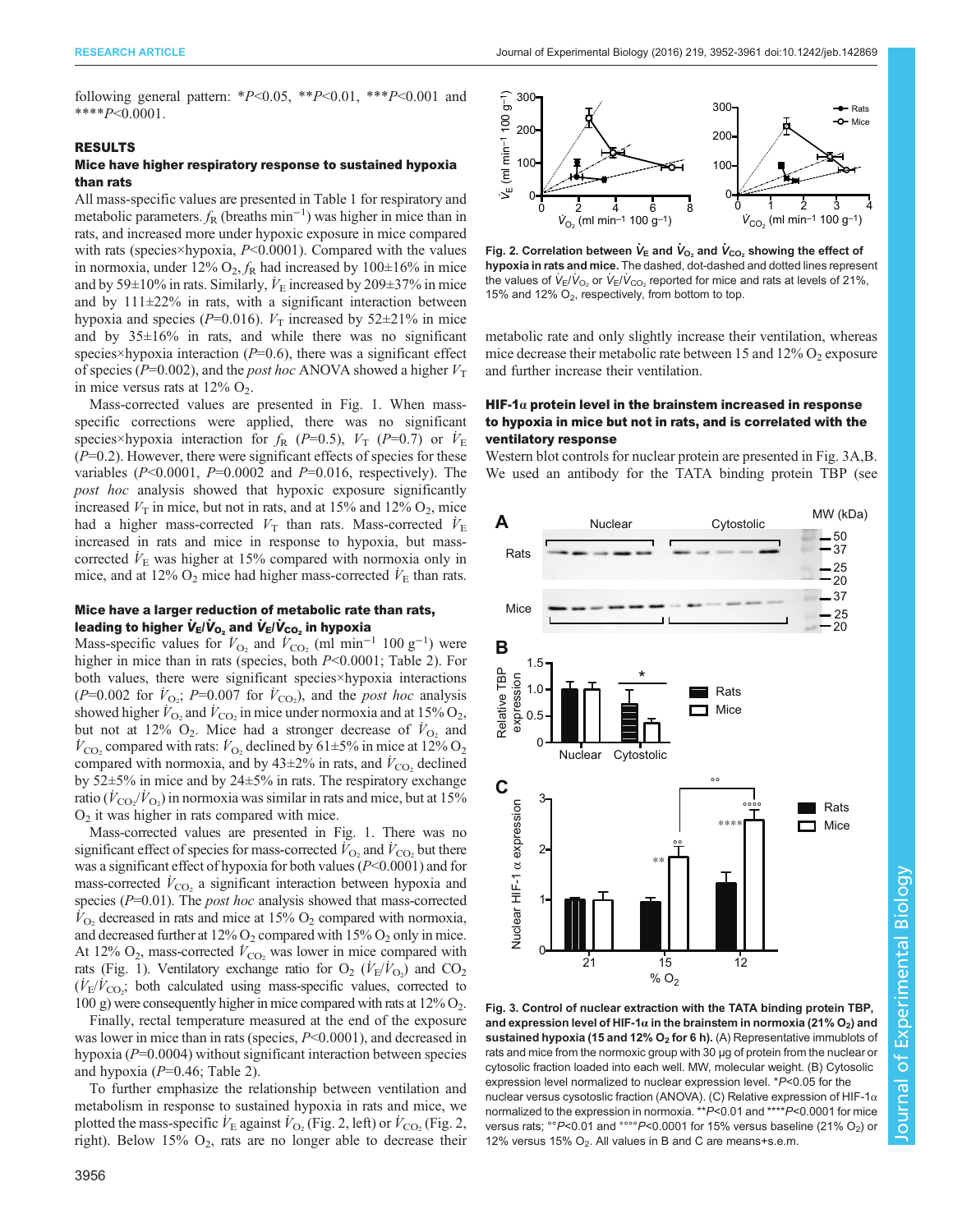| Table 3. Concentrations of protein ( $\mu$ g mg <sup>-1</sup> tissue) in the nuclear |  |
|--------------------------------------------------------------------------------------|--|
| fraction from brainstem samples                                                      |  |

| $O2$ level $(\%)$ | Rats            | Mice           |
|-------------------|-----------------|----------------|
| 21                | $7.82 \pm 0.51$ | $20.1 \pm 1.1$ |
| 15                | $9.69 \pm 0.63$ | $19.9 + 1.1$   |
| 12                | $6.76 \pm 0.85$ | $20.7 \pm 1.6$ |

Materials and methods). As expected with this antibody, we found a two to three times stronger signal in the nuclear fractions compared with the cytosolic fractions [\(Fig. 3B](#page-4-0)).

The concentration of protein in the nuclear fractions obtained from the brainstem are presented in Table 3, and the relative protein level of HIF-1α in [Fig. 3C](#page-4-0). HIF-1α protein increased in mice but not in rats (hypoxia×species,  $P=0.004$ ). At 12% O<sub>2</sub>, the HIF-1 $\alpha$  level had increased by 2.6-fold in mice (versus 21%,  $P<0.0001$ ), but was not significantly increased in rats  $(1.3\text{-}fold;$  versus  $21\%$ ,  $P=0.2$ ). Even at a modest hypoxia level, in mice,  $HIF-1\alpha$  was significantly increased compared with normoxia (at  $15\%$  O<sub>2</sub>, 1.8-fold,  $P=0.002$ ), and the HIF-1 $\alpha$  level was significantly higher at 12% O<sub>2</sub> versus  $15\%$  O<sub>2</sub>.

Interestingly, in mice, there were significant positive correlations between the relative protein level of HIF-1 $\alpha$  in brainstem nuclear extracts and the mass-corrected value of  $\dot{V}_{\rm E}$  or  $\dot{V}_{\rm E}/\dot{V}_{\rm CO_2}$  across all groups (Fig. 4, upper panels), and negative correlations between HIF-1 $\alpha$  level and  $\dot{V}_{\text{O}_2}$  or  $\dot{V}_{\text{CO}_2}$  (Fig. 4, lower panels). These correlations were absent in rats.

# Cytosolic protein level decreased in hypoxia in rats, and Glut1 expression level increased in the brainstem of rats and mice

In rats, the concentrations of protein in the cytosolic fractions obtained from the brainstem had declined by  $38\%$  at  $12\%$  O<sub>2</sub> compared with normoxic values  $(P=0.0004)$ , while it remained at the same level in mice (hypoxia×species,  $P=0.039$ ; [Table 4](#page-6-0)). In rats, the protein level of Glut1, Pdk1 and HIF-1 $\alpha$  in the cytosolic fraction increased in response to hypoxia when expressed relative to the protein content, while in mice the cytosolic level of Glut1 and

Angpt2 increased in response to hypoxia [\(Fig. 5\)](#page-6-0). However, in rats, if the absolute expression level is reported, then only Glut1 increased, and HIF-1 $\alpha$  expression in the cytosolic fraction was only marginally increased  $(24\%$  higher versus normoxia,  $P=0.051$ ), while Pdk1 remained at a stable level of expression.

## **DISCUSSION**

This study shows that under hypoxic exposure sustained for 6 h, compared with SD rats, FVB mice had a higher ventilatory response to hypoxia, a greater metabolic decline and a higher induction of HIF-1α expression. In FVB mice, the expression level of HIF-1α was positively correlated with minute ventilation, and negatively correlated with metabolic rate. This is in line with studies showing the role of HIF-1 $\alpha$  for the respiratory plasticity [\(Kline et al., 2002](#page-9-0); [Powell and Fu, 2008; Prabhakar and Semenza, 2012\)](#page-9-0) and control of metabolic pathways ([Papandreou et al., 2006; Schönenberger and](#page-9-0) [Kovacs, 2015; Wheaton and Chandel, 2011\)](#page-9-0) under hypoxia. In SD rats, the concentration of cytosolic proteins in the brainstem declined during the exposure to  $12\%$  O<sub>2</sub>. Similar responses have been obtained *in vitro* using rats neuronal cells and reflected a decline of protein synthesis [\(Hernández-Jiménez et al., 2012](#page-8-0); [Véga](#page-9-0) [et al., 2006\)](#page-9-0). Interestingly, in FVB mice, cytosolic protein content remained stable in hypoxia, while the expression of HIF-1 $\alpha$ increased, suggesting that expression of HIF-1 $\alpha$  under hypoxia is a way to ensure adequate ATP synthesis and maintain protein synthesis. We conclude that FVB mice and SD rats have different responses to short-term hypoxia. These differences could represent a set of innate traits present in mice but not in rats, and can provide key advantages for mice under hypoxic conditions.

#### Methodological considerations

Most protocols of hypoxic exposure use either shorter (a few minutes) or longer (days to weeks) exposure duration to investigate mechanisms of acute responses to hypoxia, or the long-term process of ventilatory acclimatization to hypoxia ([Powell et al., 1998](#page-9-0)). We chose 6 h of exposure, because it has been shown that in mice, this corresponds to the peak expression for HIF-1 $\alpha$  in the brain ([Stroka](#page-9-0) [et al., 2001\)](#page-9-0), and as expected we found a marked upregulation of

#### Fig. 4. Correlation between the expression level of HIF-1 $\alpha$  in the brainstem and  $\dot{\boldsymbol{V}}_{\sf E},\,\dot{\boldsymbol{V}}_{\sf E}/\dot{\boldsymbol{V}}_{\sf CO_2},$  $\dot{V}_{\text{O}_2}$  and  $\dot{V}_{\text{CO}_2}$  in rats and mice. Correlation between the relative HIF-1 $\alpha$  expression level and (A) mass-

corrected  $\dot{V}_{E}$  (ml min<sup>-1</sup> g<sup>-0.8</sup>; rats,  $r^2$ =0.08, P=0.3; mice,  $r^2$ =0.51, P=0.0008), (B)  $\dot{V}_{\rm E}/\dot{V}_{\rm CO_2}$  (rats,  $r^2$ =0.05, P=0.4; mice,  $r^2$ =0.45, P=0.001), (C) masscorrected  $\dot{V}_{\text{O}_2}$  (ml min<sup>-1</sup> g<sup>-0.76</sup>; rats,  $r^2$ =0.10, P=0.2; mice,  $r^2$ =0.44,  $P$ =0.002) and (D) mass-corrected  $\dot{V}_{\rm CO_2}$  (ml min<sup>-1</sup> g<sup>-0.76</sup>; rats, r<sup>2</sup>=0.01, P=0.6; mice,  $r^2$ =0.28, P=0.016) in rats and mice. Data are individual values. Dashed lines are correlation slopes for rats and mice.

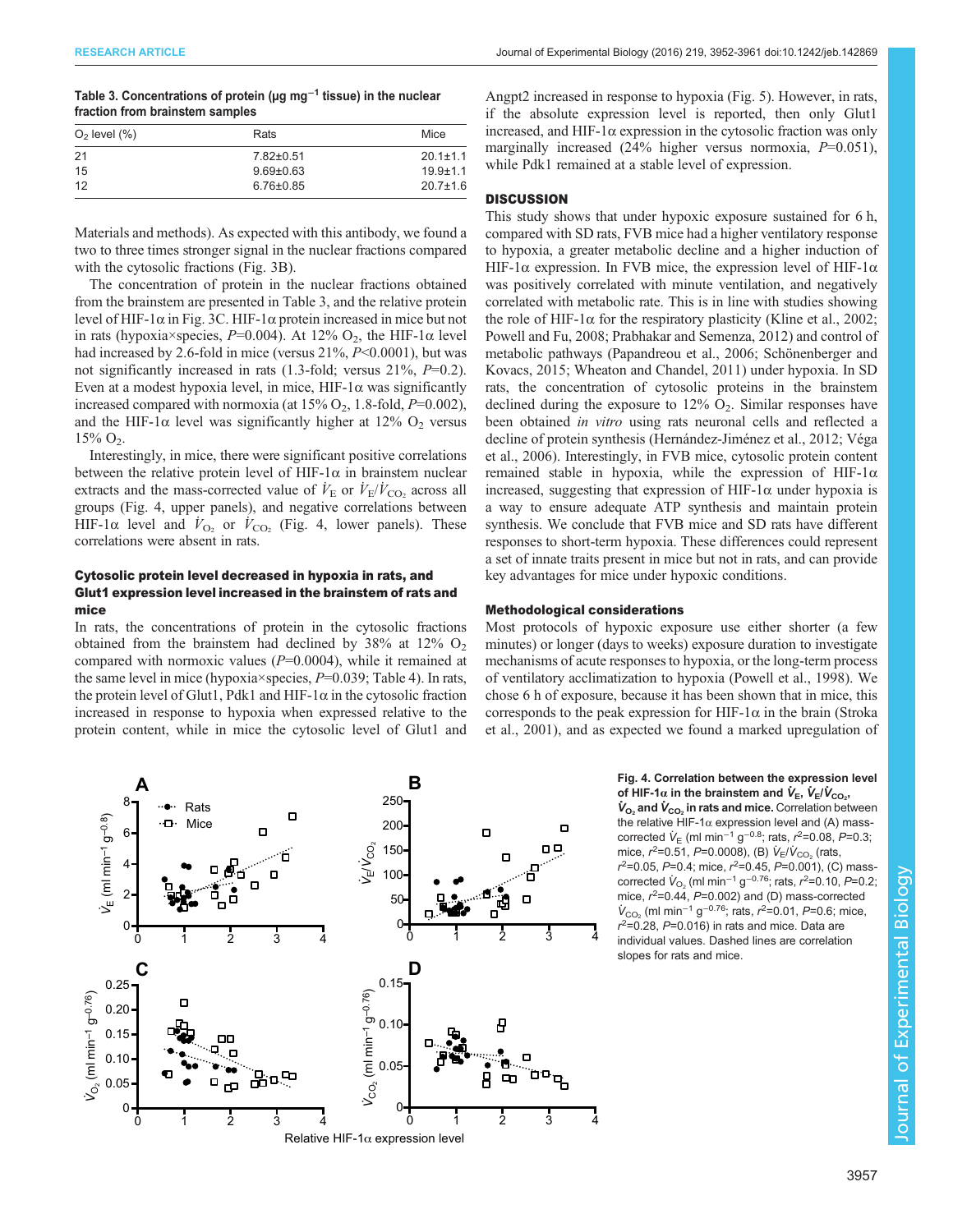## <span id="page-6-0"></span>Table 4. Concentrations of protein (µg mg<sup>-1</sup> tissue) in the cytosolic fraction from brainstem samples

| $O2$ level $(\%)$ | Rats               | Mice           |
|-------------------|--------------------|----------------|
| 21                | $50.9 + 4.6$       | $23.6 \pm 2.3$ |
| 15                | $44.3 \pm 6.7$     | $23.2 \pm 2.0$ |
| 12                | $31.4 \pm 2.2$ °°° | $21.8 \pm 2.0$ |
|                   |                    |                |

 $\degree$ ° $P$ <0.001: significant difference versus 21% O<sub>2</sub>.

HIF-1 $\alpha$  in the brainstem of mice. In rats, previous studies have shown (by immunohistochemistry) that exposure to hypoxia for 6 h (10%  $O_2$ ) induces the expression of HIF-1 $\alpha$  in a restricted pool of neurons in cardiorespiratory areas of the brainstem [\(Pascual et al.,](#page-9-0) [2001](#page-9-0)). It remains possible that ELISA does not allow the measurement of these changes in rats, and we cannot speculate on HIF-1 $\alpha$  expression level in restricted areas of the brainstem such as the NTS that receive and integrate signals from the peripheral chemoreceptors [\(Pascual et al., 2001](#page-9-0)). By contrast, the clear increased expression of HIF-1α in mice might reflect a widespread response, contrasting with the restricted response in rats observed by [Pascual et al. \(2001\).](#page-9-0)

Values of  $\dot{V}_{\text{CO}_2}/\dot{V}_{\text{O}_2}$  recorded in normoxia (0.5–0.6) were lower than the expected lowest value (0.7). The most likely explanation is that inflowing water pressure level was not recorded during the measurements and we could not take into account its diluting effect

on  $O_2$  concentration. This leads to an over-estimation of  $\dot{V}_{O_2}$ , reducing  $\dot{V}_{\text{CO}_2}/\dot{V}_{\text{O}_2}$ .

# HIF-1 $\alpha$  expression is correlated with respiratory and metabolic responses in mice

The  $\alpha$  subunit of the HIF-1 transcription factor is tightly regulated by  $O<sub>2</sub>$  level and plays an important role in the neural circuits controlling breathing. Heterozygous knockout mice for HIF-1α have deficient peripheral chemoreceptors responses to acute hypoxia and the process of ventilatory acclimatization to hypoxia is not possible in these animals [\(Kline et al., 2002](#page-9-0)). A similar effect is reported in mice with a specific deletion of the HIF-1 $\alpha$  gene in the central nervous system [\(Bavis et al., 2007](#page-8-0)), while the induction of HIF-1 $\alpha$  expression with desferrioxamine (an iron chelator) in rats enhances ventilatory response to hypoxia ([Nguyen et al., 2007](#page-9-0)). The plasticity occurring in the central nervous system in response to sustained hypoxia involves activation of the glutamatergic signaling pathway in the NTS [\(Pamenter et al., 2014; Reid and Powell, 2005\)](#page-9-0), and a recent study pointed out that HIF coordinates the transcriptional activation of multiple genes encoding glutamate transporters and receptors in response to hypoxia in cancer cells [\(Hu](#page-8-0) [et al., 2014](#page-8-0)); therefore, this might be a way by which HIF-1 induces higher ventilation under hypoxia in mice. HIF-1 is also a key element for metabolic control by promoting glycolysis, and by suppressing the activity of the mitochondrial Krebs cycle and



Fig. 5. Protein concentrations in relative (a.u. µg<sup>-1</sup> protein) or absolute (a.u.) levels in the nuclear and cytosolic fraction in rats and mice. (A) Protein level in the brainstem of rats: (i) protein concentration in the cytosolic fraction (a.u. µl<sup>-1</sup>), (ii) relative protein level (a.u. µg<sup>-1</sup> protein) in the cytosolic fraction of glucose transporter 1 (Glut1), pyruvate deshydrogenase kinase isoform 1 (Pdk1) and hypoxia-inducible factor 1 subunit alpha (HIF-1α) and in the nuclear fraction of HIF-1α, and (iii) absolute protein level (a.u.) in the cytosolic fraction of Glut1, Pdk1 and HIF-1α and in the nuclear fraction of HIF-1α. (B) Protein expression in the brainstem of mice: (i) protein concentration in the cytosolic fraction (a.u. µl<sup>−1</sup>) and (ii) relative protein level (a.u. µg<sup>−1</sup> protein) in the cytosolic fraction of Glut1, Pdk1 and angiopoietin 2 (Angpt2). Data are means+s.e.m.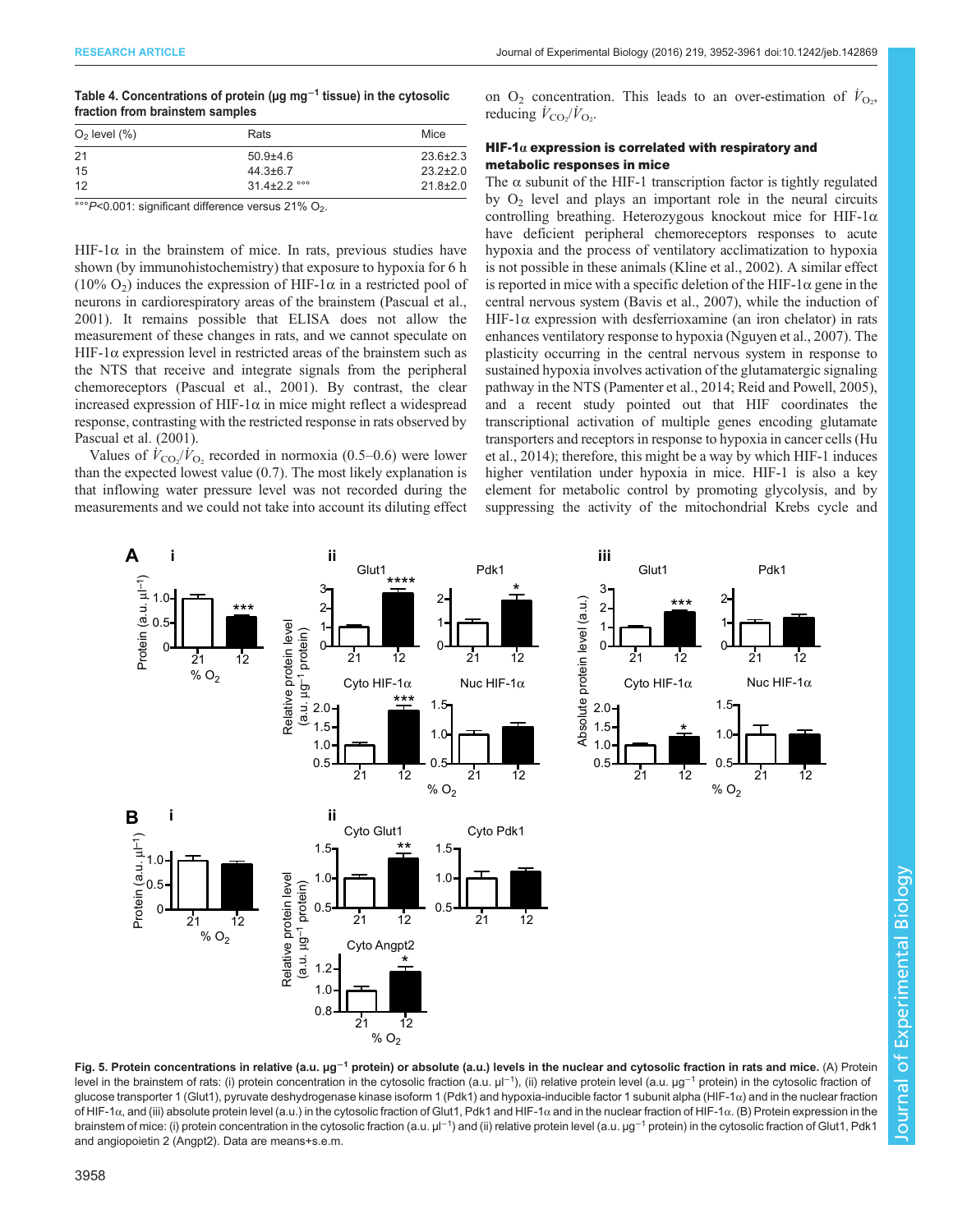<span id="page-7-0"></span>oxidative phosphorylation [\(Papandreou et al., 2006; Schönenberger](#page-9-0) [and Kovacs, 2015](#page-9-0)). After 6 h of hypoxic exposure, HIF-1 $\alpha$ expression level in the brainstem of mice was positively correlated with  $\dot{V}_{\text{E}}$ , and negatively correlated with  $\dot{V}_{\text{O}_2}$  and  $\dot{V}_{\text{CO}_2}$ , suggesting a causal link between these responses and HIF-1 $\alpha$  expression under these conditions.

We also observed an increased expression of Angpt2 in the brainstem of mice exposed to  $12\%$  O<sub>2</sub> for 6 h. Angpt2 is a proangiogenic factor, whose expression in the brain is enhanced by HIF-1 $\alpha$  in hypoxia ([Simon et al., 2008\)](#page-9-0), and it contributes to vascular remodeling [\(Benderro and LaManna, 2014\)](#page-8-0).

The fact that the respiratory and metabolic responses in mice are correlated with the expression level of HIF-1 $\alpha$  suggests a potential role for long-term acclimatization to hypoxia in mice, and other species displaying such responses. Supporting this view, it is interesting that in the plateau pika, a lagomorph that is considered adapted to HA, the expression level of HIF-1 $\alpha$  in cell nuclei of the lung, liver, spleen and kidney is higher compared with SL mice, and HIF-1 $\alpha$  expression augmented with the increase in the altitude range of the animal ([Li et al., 2009](#page-9-0)). These results are in concordance with what we observed in the brainstem of mice after 6 h of sustained hypoxia at 15 and  $12\%$  O<sub>2</sub>.

## Lack of physiological responses linked to reduced protein synthesis and a HIF-independent switch to glycolytic metabolism in rats?

By contrast with mice, rats displayed reduced respiratory and metabolic responses to hypoxia, and the expression level of HIF-1 $\alpha$ in the nuclear fraction of the protein extracts was not increased in response to hypoxia. Strikingly, we also observed a decreased in the cytosolic protein content. One might argue that it would be necessary to normalize protein concentration to dry tissue mass to avoid potential confounding effects of brain edema induced by hypoxia. However, brain edema increases brain water content by less than 10% in rats ([Paczynski et al., 2000; Yu et al., 2016](#page-9-0)), thus unlikely accounting for a 40% decrease of cytosolic protein concentration. In PC-12 cells that have been differentiated by nerve growth factor (used as a model of sympathetic neurons from rats), exposure to hypoxia for 4 h inhibits protein synthesis by approximately 25%. This response is mediated by an inhibition of the cytosolic protein complex that regulates the translation of mRNAs to proteins [\(Hernández-Jiménez et al., 2012\)](#page-8-0). Two mechanisms explained this reduction of protein synthesis. One of them involves a HIF-1-dependent pathway, through inhibition of mTOR activity and dephosphorylation of the eukaryotic initiation factor 4E-binding protein 1 (4E-BP1). The other mechanism does not depend on HIF-1, and involves the translocation of the eukaryotic translation initiation factor 4E (eIF4E) from the cytosol to the nucleus [\(Hernández-Jiménez et al., 2012\)](#page-8-0). This is also in concordance with a previous study that reported a decreased protein content after 1 day of hypoxia in cultured astrocytes ([Véga et al.,](#page-9-0) [2006](#page-9-0)). Moreover, it is noteworthy that this response is generally considered to limit cellular energy requirements. Because this was only observed in SD rats, one might argue that FVB mice develop physiological responses to hypoxia that provide enough  $O_2$  to maintain cellular energy requirements and thus avoid the decreased protein synthesis.

In parallel with the decreased protein content, there was also an increased expression of the glucose transporter Glut1 in rats, and to a lesser extend also in mice. Glut1 is particularly abundant in astrocytes and endothelial cells in the brain, and is essential for the transport of glucose into cells, which is a limiting step of glycolytic

activity [\(Duelli and Kuschinsky, 2001\)](#page-8-0). It is well established that hypoxic response in the brain includes increased glycolytic activity and anaerobic metabolism, and that this response ensures sufficient ATP production in face of the reduced  $O<sub>2</sub>$  availability. In cultured astrocytes, Glut1 expression doubles after 1 day of hypoxia, but is reduced after 3 weeks of exposure ([Véga et al., 2006\)](#page-9-0), and glycolytic capacity doubles after 8 h of hypoxia [\(Marrif and](#page-9-0) [Juurlink, 1999\)](#page-9-0). It is notable that while we observed a sustained elevation of Glut1 expression in rats, there was no measureable increase of HIF-1α. Contrastingly, in mice, HIF-1α increased, but the effect of hypoxia on the expression of Glut1 was less important than in rats. While it is largely recognized that hypoxia induces Glut1 expression through binding of HIF-1 $\alpha$  on the *GLUT1* gene promoter [\(Ebert et al., 1995\)](#page-8-0), other regulatory pathways are involved in the regulation of Glut1 protein level by posttranscriptional regulation of its mRNA ([Qi and Pekala, 1999\)](#page-9-0). For example, hypoglycemia [\(Bruckner et al., 1999\)](#page-8-0), TNFα [\(Boado and](#page-8-0)



Fig. 6. Altitudinal distribution of rats and mice in Bolivia. (A) Samples of Rattus rattus (red circles) and Mus musculus (black circles) reported by [Anderson \(1997\)](#page-8-0), superposed on a geographical map of Bolivia showing elevation range. (B) Number of samples for altitude ranges (0–1500, 1500– 3000 and >3000 m above sea level) for R. rattus and M. musculus based on A P-value reported for a chi-square test showing significant differences in sample numbers across altitude ranges.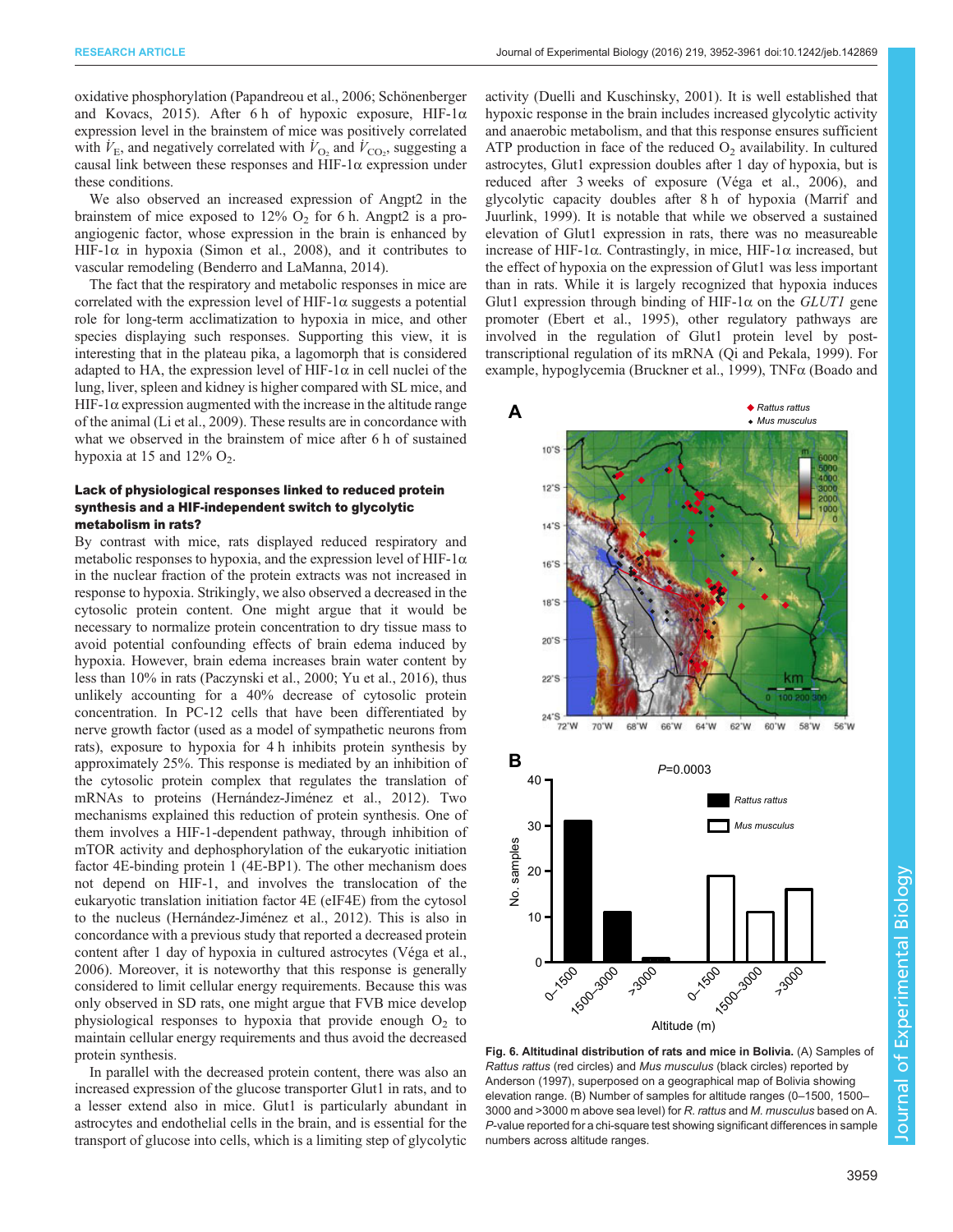<span id="page-8-0"></span>Pardridge, 1993) and PDGF [\(Rollins et al., 1988](#page-9-0)) are all able to induce Glut1 expression. Glut1 expression is also tightly associated with brain glycolytic activity (Duelli and Kuschinsky, 2001); therefore, metabolic signaling pathway(s) likely regulate Glut1 expression. In our previous studies, we showed that the respiratory exchange ratio in rats raised at high altitude was close to 1 (a sign of glycolytic metabolism), while it was lower in mice ([Jochmans-](#page-9-0)[Lemoine et al., 2015](#page-9-0)). Interestingly, in the present study, the respiratory exchange ratio increased in response to hypoxia in rats (although this was only significant at  $15\%$  O<sub>2</sub> compared with normoxia). Taken together, these results likely underlie a general response strategy in rats that rely on glycolytic pathways when exposed to hypoxia, while species considered as being adapted to HA can rely on other sources of metabolic fuels (Cheviron et al., 2012; [Jochmans-Lemoine et al., 2015\)](#page-9-0). Finally, we did not observed specific increase of Pdk1 in rats or in mice, despite its well-known induction by HIF-1 $\alpha$ , and its role to inhibit pyruvate dehydrogenase and limit the conversion of pyruvate to acetyl-CoA, the entry point of the Krebs cycle ([Prabhakar and Semenza, 2012\)](#page-9-0). The fact that this is mainly a mitochondrial enzyme probably limited our ability to measure changes of expression induced by hypoxia.

#### Mice in hypoxia: a model of 'pre-adapation' to altitude?

We conclude from this study that adult SD rats and FVB mice living at SL have divergent ventilatory and metabolic responses to 6 h of sustained hypoxia. Overall, these results seem to indicate that responses to hypoxia are more efficient in FVB mice than in SD rats. This is line with our previous findings obtained in the HA colonies of FVB mice and SD rats [\(Jochmans-Lemoine et al., 2015](#page-9-0)), in which we concluded that the specific physiological traits observed in laboratory mice at HA could explain why mice are commonly found at HA. By contrast, and as also presented in the Introduction, it is less common to find rats at HA. To better visualize the differences between the two species, we used the data published by Anderson (1997) for the repartitioning of M. musculus and R. rattus in Bolivia, superposed with a physical map, and we counted the number of samples observed for specific altitude zones [\(Fig. 6\)](#page-7-0). It is striking to observe the difference between the two species, particularly in regions that are above the altitude of 3000 m. In his book, Anderson reports only one specimen of rats from the city of La Paz, but he also noted that based on an 'external source', 'the species does not reproduce at the elevation of La Paz and the Altiplano', and that it was possible 'that it came from some lower elevation in the department of La Paz and not from the city itself'. If we generalize our findings and the observation of Anderson, it is thus tempting to speculate that a form of 'pre-adaptation' to hypoxia is present in mice, but not in rats. We acknowledge that this hypothesis remains mostly speculative, but it is in line with the proposition made by [Monge and Leon-Velarde \(1991\),](#page-9-0) stating that 'pre-adaptation' is a 'capacity to invade a new ecological niche as a consequence of previously acquired appropriate structural and/or functional changes'. Finally, it seems useful to note that current phylogeography data indicate that the area in which M. musculus originaly evolved and differentiated includes a region encompassing the countries of Iran, Afghanistan and Pakistan. Thus, Bonhomme and Searle (2012) stated that during their phase of initial expansion from this regions, mice should have crossed moutain barriers (Bonhomme and Searle, 2012). It is thus tempting to speculate that through its evolution in this region, M. musculus has gained, and retained, specific traits of resitance to low oxygen levels. Similar processes occured in human Andean natives over a time frame of 10,000 to 15,000 years (Bigham et al., 2013), or

#### Acknowledgements

The authors acknowledge Isabelle Kelly and the plateforme de protéomique, Centre de recherche du Centre Hospitalier Universitaire de Québec, for protein analysis with mass spectometry. François Marcouiller provided technical assistance for western blots.

#### Competing interests

The authors declare no competing or financial interests.

#### Author contributions

V.J., J.S. and A.J.-L. developed the concepts and designed the experiments. A.J.-L., M.S. and V.J. performed the experiments. A.J.-L., M.S. and V.J. analyzed the data and prepared the figures. V.J., J.S. and A.J.-L. prepared or edited the manuscript prior to submission.

#### Funding

This study was funded by the Natural Sciences and Engineering Research Council of Canada (grant RGPGP-2014-00083). A.J.-L. was supported by a training grant in respiratory physiology from Réseau en Santé Réspiratoire (Fonds de Recherche du Québec - Santé, and the Canadian Institutes of Health Research).

#### References

- [Aebersold, R., Burlingame, A. L. and Bradshaw, R. A.](http://dx.doi.org/10.1074/mcp.E113.031658) (2013). Western blots [versus selected reaction monitoring assays: time to turn the tables?](http://dx.doi.org/10.1074/mcp.E113.031658) Mol. Cell. Proteomics 12[, 2381-2382.](http://dx.doi.org/10.1074/mcp.E113.031658)
- Anderson, S. (1997). Mammals of Bolivia: taxonomy and distribution. Bull. Am. Mus. Nat. Hist. 231, 382-385.
- [Bavis, R. W., Powell, F. L., Bradford, A., Hsia, C. C. W., Peltonen, J. E., Soliz, J.,](http://dx.doi.org/10.1093/icb/icm070) [Zeis, B., Fergusson, E. K., Fu, Z., Gassmann, M.](http://dx.doi.org/10.1093/icb/icm070) et al. (2007). Respiratory [plasticity in response to changes in oxygen supply and demand.](http://dx.doi.org/10.1093/icb/icm070) Integr. Comp. Biol. 47[, 532-551.](http://dx.doi.org/10.1093/icb/icm070)
- Benderro, G. F. and LaManna, J. C. [\(2014\). HIF-1alpha/COX-2 expression and](http://dx.doi.org/10.1016/j.brainres.2014.04.035) [mouse brain capillary remodeling during prolonged moderate hypoxia and](http://dx.doi.org/10.1016/j.brainres.2014.04.035) [subsequent re-oxygenation.](http://dx.doi.org/10.1016/j.brainres.2014.04.035) Brain Res. 1569, 41-47.
- [Bigham, A. W., Wilson, M. J., Julian, C. G., Kiyamu, M., Vargas, E., Leon-](http://dx.doi.org/10.1002/ajhb.22358)[Velarde, F., Rivera-Chira, M., Rodriquez, C., Browne, V. A., Parra, E. et al.](http://dx.doi.org/10.1002/ajhb.22358) [\(2013\). Andean and Tibetan patterns of adaptation to high altitude.](http://dx.doi.org/10.1002/ajhb.22358) Am. J. Hum. Biol. 25[, 190-197.](http://dx.doi.org/10.1002/ajhb.22358)
- [Boado, R. J. and Pardridge, W. M.](http://dx.doi.org/10.1111/j.1471-4159.1993.tb03516.x) (1993). Glucose deprivation causes [posttranscriptional enhancement of brain capillary endothelial glucose](http://dx.doi.org/10.1111/j.1471-4159.1993.tb03516.x) [transporter gene expression via GLUT1 mRNA stabilization.](http://dx.doi.org/10.1111/j.1471-4159.1993.tb03516.x) J. Neurochem. 60, [2290-2296.](http://dx.doi.org/10.1111/j.1471-4159.1993.tb03516.x)
- Bonhomme, F. and Searle, J. B. (2012). House mouse phylogeography. In Evolution of the House Mouse (ed. M. Macholan, S. J. E. Baird, P. Munclinger and J. Pialek), pp. 278-296. Cambridge: Cambridge University Press.
- [Brouat, C., Rahelinirina, S., Loiseau, A., Rahalison, L., Rajerison, M., Laffly, D.,](http://dx.doi.org/10.1371/journal.pntd.0002266) [Handschumacher, P. and Duplantier, J.-M. M.](http://dx.doi.org/10.1371/journal.pntd.0002266) (2013). Plague circulation and [population genetics of the reservoir](http://dx.doi.org/10.1371/journal.pntd.0002266) Rattus rattus: the influence of topographic [relief on the distribution of the disease within the Madagascan focus.](http://dx.doi.org/10.1371/journal.pntd.0002266) PLoS Negl. [Trop. Dis.](http://dx.doi.org/10.1371/journal.pntd.0002266) 7, e2266.
- [Bruckner, B. A., Ammini, C. V., Otal, M. P., Raizada, M. K. and Stacpoole, P. W.](http://dx.doi.org/10.1016/S0026-0495(99)90098-7) [\(1999\). Regulation of brain glucose transporters by glucose and oxygen](http://dx.doi.org/10.1016/S0026-0495(99)90098-7) [deprivation.](http://dx.doi.org/10.1016/S0026-0495(99)90098-7) Metabolism 48, 422-431.
- [Cheviron, Z. A., Bachman, G. C., Connaty, A. D., McClelland, G. B. and Storz,](http://dx.doi.org/10.1073/pnas.1120523109) J. F. [\(2012\). Regulatory changes contribute to the adaptive enhancement of](http://dx.doi.org/10.1073/pnas.1120523109) [thermogenic capacity in high-altitude deer mice.](http://dx.doi.org/10.1073/pnas.1120523109) Proc. Natl. Acad. Sci. USA 109, [8635-8640.](http://dx.doi.org/10.1073/pnas.1120523109)
- Duelli, R. and Kuschinsky, W. (2001). Brain glucose transporters: relationship to local energy demand. News Physiol. Sci. 16, 71-76.
- [Ebert, B. L., Firth, J. D. and Ratcliffe, P. J.](http://dx.doi.org/10.1074/jbc.270.49.29083) (1995). Hypoxia and mitochondrial [inhibitors regulate expression of glucose transporter-1 via distinct Cis-acting](http://dx.doi.org/10.1074/jbc.270.49.29083) sequences. J. Biol. Chem. 270[, 29083-29089.](http://dx.doi.org/10.1074/jbc.270.49.29083)
- Hernández-Jiménez, M., Ayuso, M. I., Pé[rez-Morgado, M. I., Garc](http://dx.doi.org/10.1016/j.bbamcr.2011.11.008)ía-Recio, E. M., Alcázar, A., Martín, M. E. and González, V. M. [\(2012\). eIF4F complex disruption](http://dx.doi.org/10.1016/j.bbamcr.2011.11.008) [causes protein synthesis inhibition during hypoxia in nerve growth factor \(NGF\)](http://dx.doi.org/10.1016/j.bbamcr.2011.11.008) [differentiated PC12 cells.](http://dx.doi.org/10.1016/j.bbamcr.2011.11.008) Biochim. Biophys. Acta 1823, 430-438.
- [Hu, H., Takano, N., Xiang, L., Gilkes, D. M., Luo, W. and Semenza, G. L.](http://dx.doi.org/10.18632/oncotarget.2593) (2014). [Hypoxia-inducible factors enhance glutamate signaling in cancer cells.](http://dx.doi.org/10.18632/oncotarget.2593) Oncotarget 5[, 8853-8868.](http://dx.doi.org/10.18632/oncotarget.2593)
- Innes, J. G. (2005). Norway rat ship rat. In The Handbook of New Zealand Mammals (ed. C. M. King), pp. 174-203. Melbourne: Oxford University Press.
- [Izumizaki, M., Pokorski, M. and Homma, I.](http://dx.doi.org/10.1152/japplphysiol.00025.2004) (2004). Role of the carotid bodies in [chemosensory ventilatory responses in the anesthetized mouse.](http://dx.doi.org/10.1152/japplphysiol.00025.2004) J. Appl. Physiol. 97[, 1401-1407.](http://dx.doi.org/10.1152/japplphysiol.00025.2004)